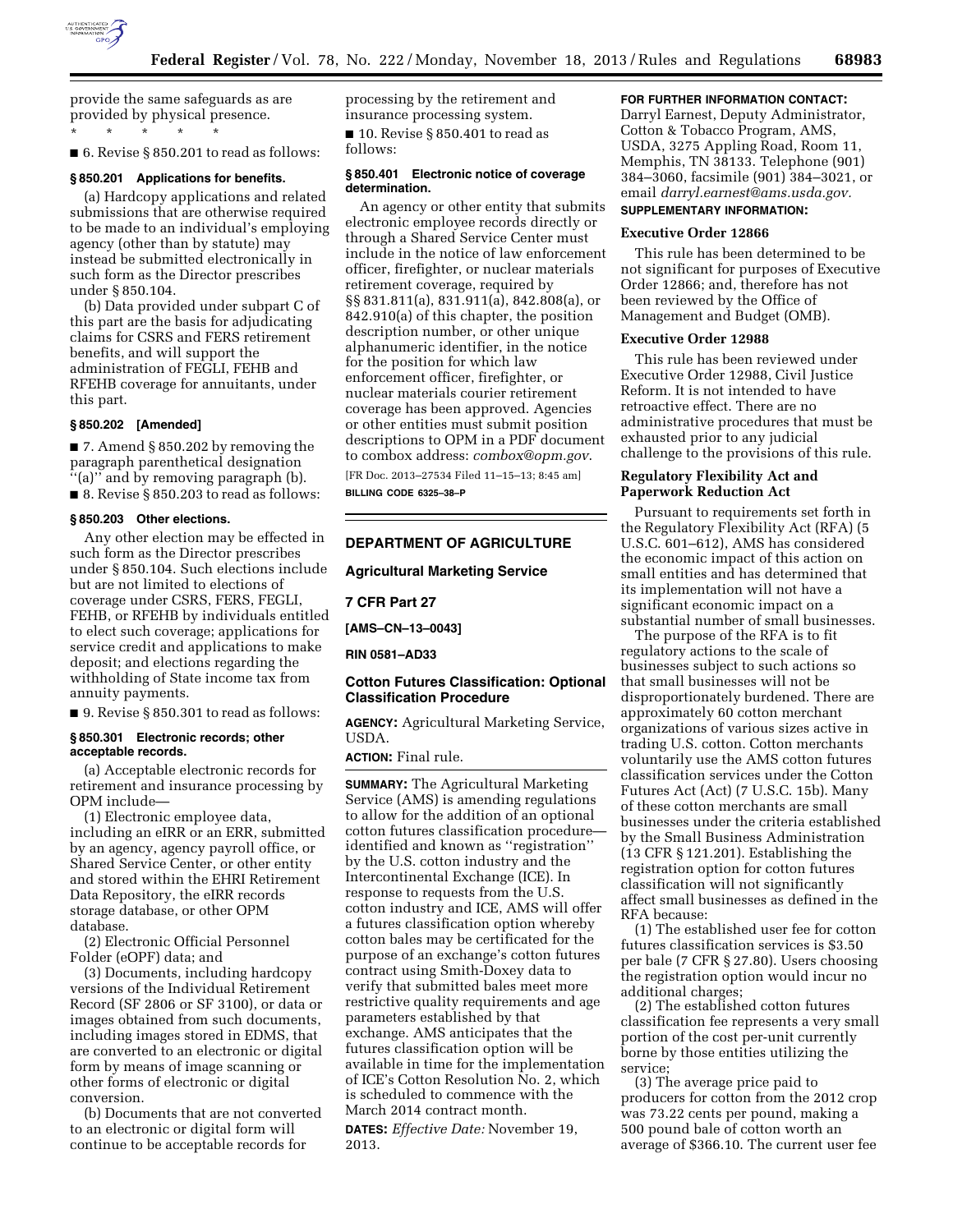for futures classification services, \$3.50 per bale, is less than one percent of the average value of a bale of cotton;

(4) The fee for this service will not affect competition in the marketplace;

(5) The futures classification option is expected to streamline marketing and create logistical efficiencies for all entities utilizing this option; and

(6) The use of futures classification services is voluntary. For fiscal year 2013, there were 913,179 cotton futures samples (approximately 5.4 percent of the 16,942,409 Smith-Doxey classifications) voluntarily submitted for the futures classification service.

In compliance with OMB regulations (5 CFR part 1320), which implement the Paperwork Reduction Act (PRA) (44 U.S.C. 3501), the information collection requirements associated with this rule have been previously approved by OMB and were assigned OMB control number 0581–0008, Cotton Classing, Testing, And Standards.

### **Background**

The Act requires USDA-verified quality measurements for each bale to be included in futures contracts for the purpose of verifying that each bale meets the minimum quality requirements for cotton futures trading. Furthermore, the Act authorizes the charging of user fees required to recover the cost associated with providing futures quality verification services.

USDA was first directed to provide cotton classification services to producers of cotton under the Smith-Doxey Act of April 13, 1937 (Pub. L. 75– 28). Therefore, the original classification of a cotton bale's sample and quality data which results from this classification is commonly referred to as the Smith-Doxey classification or Smith-Doxey data. While cotton classification is not mandatory, practically every cotton bale grown in the United States today is classed by AMS under the authority of the Cotton Statistics and Estimates Act (7 U.S.C. 471–476) and the U.S. Cotton Standards Act (7 U.S.C. 51–65) and under regulations found in 7 CFR part 28—Cotton Classing, Testing, and Standards. The U.S. cotton industry uses Smith-Doxey data to assign qualityadjusted market values to U.S. cotton and market U.S. cotton both domestically and internationally. Smith-Doxey data is commonly used by the cotton merchant community to indicate which bales may be tenderable against a cotton futures contract.

Conventional procedures employed for verifying quality measurements for bales to be included in futures contracts consists of two futures classifications: 1) initial futures classification and 2) final

futures classification. AMS, Cotton and Tobacco Program revised these procedures to incorporate Smith-Doxey data into the cotton futures classification process in March 2012 (77 FR 5379). When verified by a futures classification, Smith-Doxey data serves as an initial futures classification with the verifying futures classification serving as a final futures classification. The use of Smith-Doxey data significantly reduced the number of futures classifications required for many of the bales that were submitted for certification.

The successful incorporation of Smith-Doxey data into the futures classification procedures prompted the U.S. cotton industry and ICE to request that the AMS, Cotton and Tobacco Program use Smith-Doxey data to certify that bales submitted for quality verification meet more restrictive quality requirements and age parameters set by ICE for use in a cotton futures contract. The U.S. cotton industry and ICE refer to this optional procedure as the ''registration option''.

The established user fee for cotton futures classification services is \$3.50 per bale (7 CFR 27.80). Customers choosing this cotton futures classification option will incur this charge. In the event that AMS determines that a bale submitted under this option fails to meet quality or age parameters set by the exchange inspection agency, the owner of the bale will be notified of the bale's failure.

AMS, Cotton and Tobacco Program is amending regulations in 7 CFR part 27 to allow for the use of original Smith-Doxey data to certify that bales submitted for quality verification meet quality and age parameters set by the applicable exchange inspection agency. Accordingly, the definition of ''Classification'' in § 27.2, paragraph (n) is amended to allow the registration option for the futures classification services. Also in § 27.2, the term ''Smith-Doxey data'' is defined in new paragraphs (p).

#### **Summary of Comments**

A proposed rule was published in the **Federal Register** on September 9, 2013, with a comment period of September 9, 2013 through October 9, 2013 (78 FR 54970). AMS received two comments: one from a national trade organization representing cotton merchant firms that handle over 80 percent of the U.S. cotton sold in domestic and foreign markets; and one from an American commodities exchange that operates regulated exchanges and clearing houses for energy, agricultural, credit, currency, emissions, and equity index products.

Both comments expressed support for all provisions outlined in the proposed rule and the future classification services provided by the AMS Cotton and Tobacco Program. Comments may be viewed at *[www.regulations.gov.](http://www.regulations.gov)* 

The U.S. cotton industry and ICE requested that AMS, Cotton and Tobacco Program make this option available in December 2013 to coincide with the implementation of ICE's Cotton Resolution No. 2, which is scheduled to commence with the March 2014 contract month. Accordingly, pursuant to 5 U.S.C. 553, it is found and determined that good cause exists for not postponing the effective date of this rule until 30 days after publication in the **Federal Register**.

### **List of Subjects in 7 CFR Part 27**

Commodity futures, Cotton.

For the reasons set forth in the preamble, 7 CFR part 27 is amended to read as follows:

### **PART 27—[AMENDED]**

■ 1. The authority citation for 7 CFR part 27 is revised to read as follows:

**Authority:** 7 U.S.C. 15b, 7 U.S.C. 473b, 7 U.S.C. 1622(g).

■ 2. In § 27.2, paragraph (n) is revised and new paragraph (p) is added to read as follows:

### **§ 27.2 Terms defined.**

\* \* \* \* \*

(n) *Classification.* The classification of any cotton shall be determined by the quality of a sample in accordance with the Universal Cotton Standards (the official cotton standards of the United States) for cotton property measurements of American Upland cotton. High Volume Instruments will determine all cotton property measurements except extraneous matter. Cotton classers authorized by the Cotton and Tobacco Program will determine the presence of extraneous matter. Original Smith-Doxey data may serve as certification that bales submitted for quality verification meet quality and age parameters set by an applicable exchange inspection agency as a futures classification option.

\* \* \* \* \*

(p) *Smith-Doxey data.* Data reflecting the original classification of a cotton bale provided to producers of cotton under the Smith-Doxey Act of April 13, 1937 (Pub. L. 75–28).